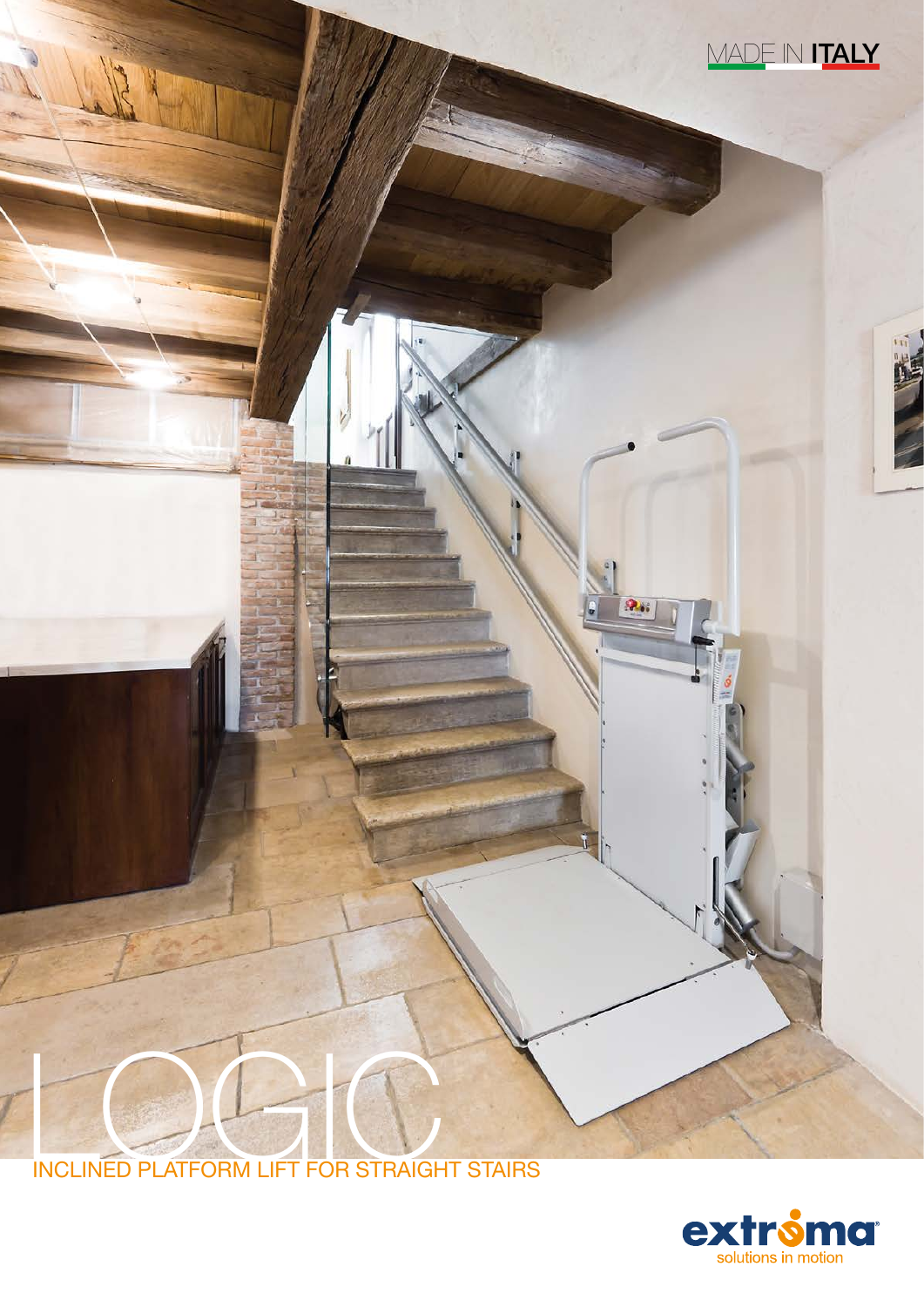

Since Logic runs on rechargeable batteries, the lift can be used even in the event of power blackouts. The motor**operated platform and safety bars** (provided as standard) simply enable the fully automatic opening and closing of the platform. Logic is specifically designed for **outdoor installation** and thanks to the modular concept of the rails it is ready in a few days from the order date.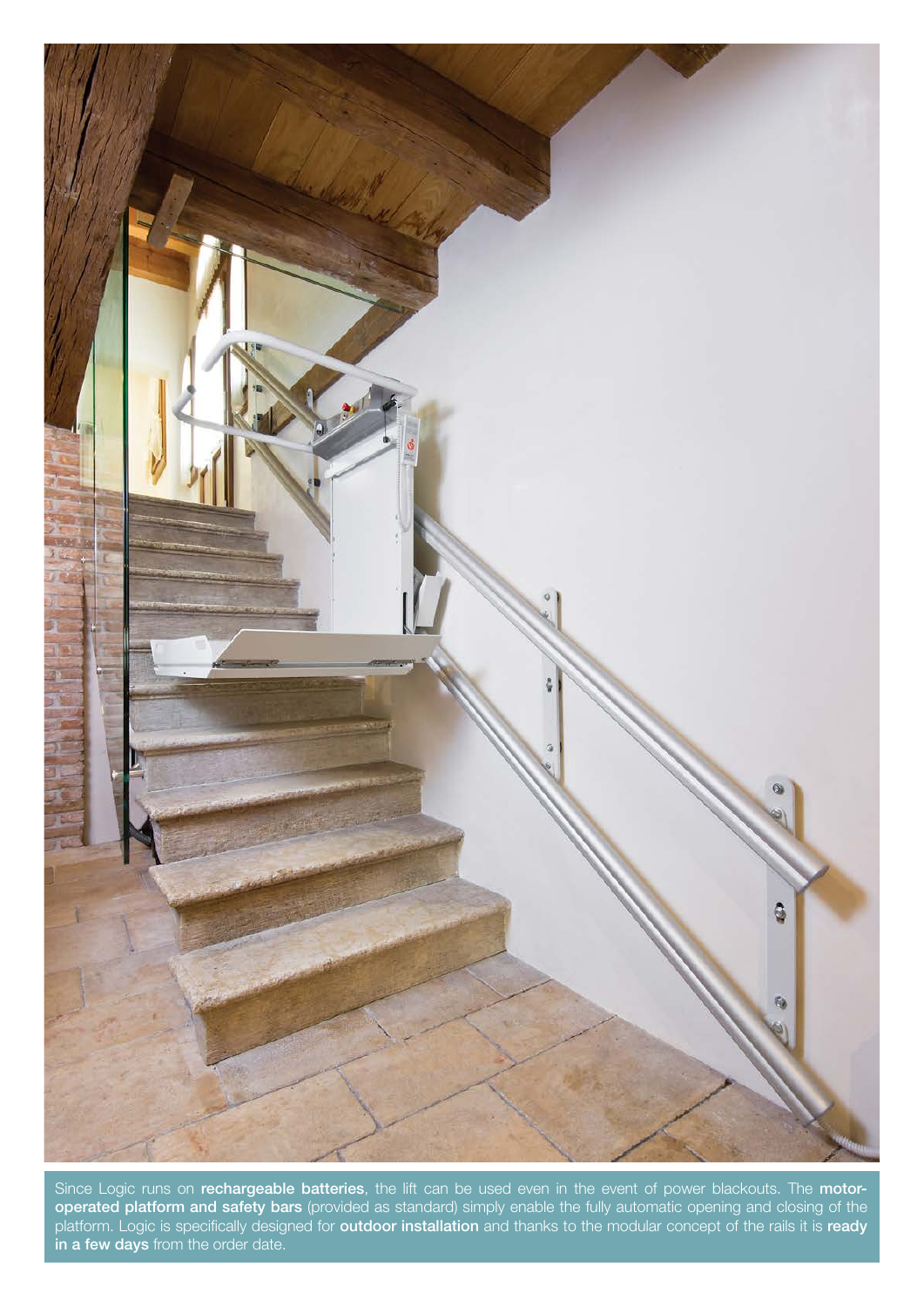

Logic has a very reduced encumbrance in the folded position.



REMOTE CONTROLS to call the stairlift from the floor or send it to the parking position



FOLDABLE SEAT for users not on wheelchair



OPTIONAL WANDER LEAD for attendant control, with spiral cable



- 1. The controls for rise and descent are easily reachable by any user on every side of the instrument board.
- 2. The overload led and the flashing light with sound alarm fulfill compliance to the existing Safety Regulations both in private and public places.
- **3.** The emergency button stops immediately the platform; when pressed it lights up and sounds uninterruptedly, warning the user of any incidental pressing.
- 4. The key switch on board prevents from use of the lift by unuthorized persons.